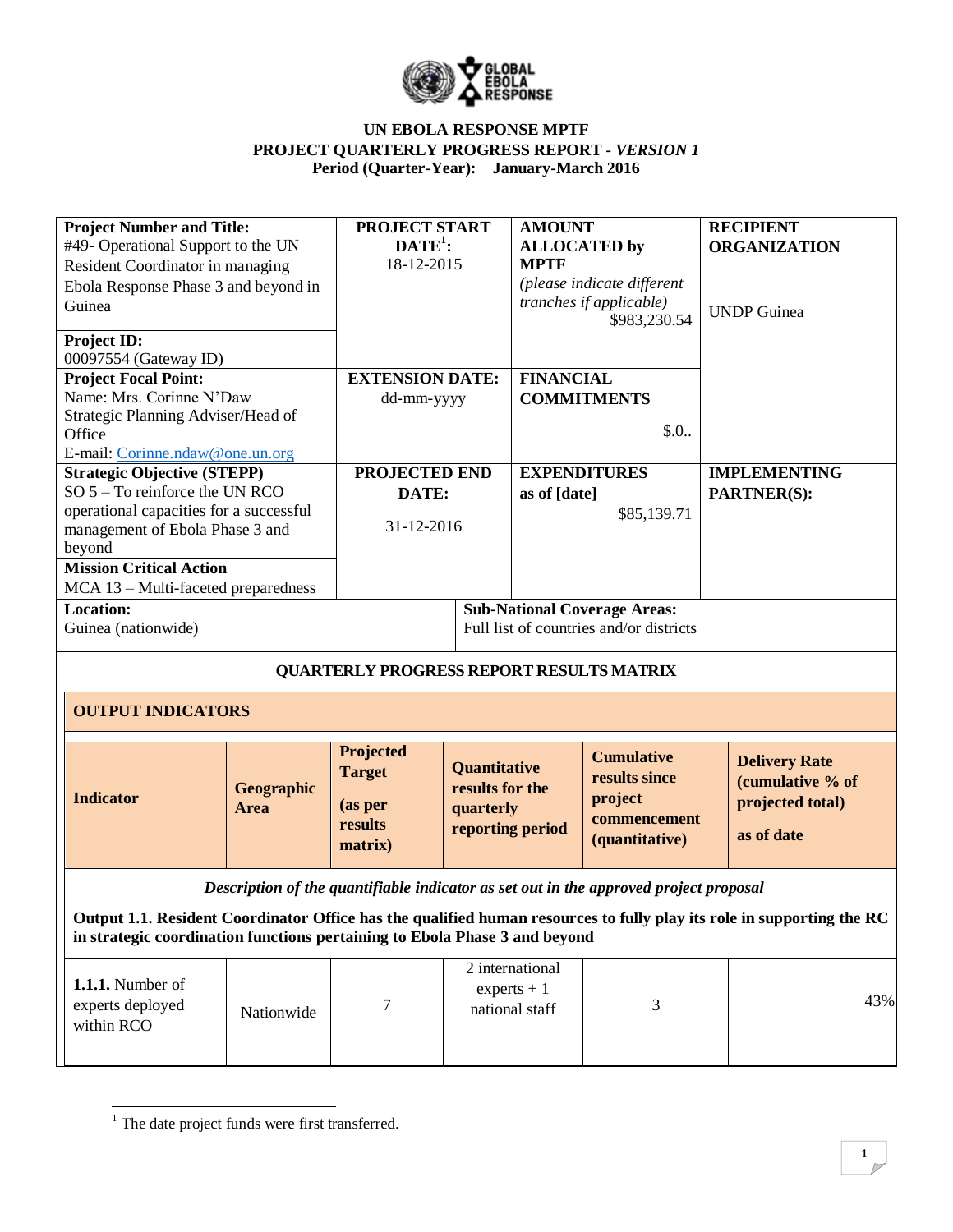

| 1.1.2. Extent to which<br>advisory services of<br>Ebola Support Unit<br>were used to inform<br>high-level policy<br>discussions and<br>strategic decision-<br>making<br>Output 2.1. The Ebola Support Unit provides required policy and operational support to key actors involved in the | Nationwide | 100%                  | 100%             | 100%             | 100% |  |
|-------------------------------------------------------------------------------------------------------------------------------------------------------------------------------------------------------------------------------------------------------------------------------------------|------------|-----------------------|------------------|------------------|------|--|
| follow-up of July 2015 Conference and implementation of National Ebola Recovery Strategy and relevant Priority<br><b>Action Plan</b>                                                                                                                                                      |            |                       |                  |                  |      |  |
| 2.1.1. Number of<br>staff from the<br><b>Permanent Secretariat</b><br>of the Consultative<br>Framework between<br>GoG and the Donor<br>Community<br>benefiting from<br>capacity-building<br>activities                                                                                    | Nationwide | 30                    | 3                | 3                | 10%  |  |
| $2.1.2$ . Number of<br>project funded<br>through the financial<br>mechanisms for<br>Ebola recovery<br>pledges                                                                                                                                                                             | Nationwide | <b>TBD</b>            | $\boldsymbol{0}$ | $\boldsymbol{0}$ | 0%   |  |
| 2.1.3. Number of<br>monitoring missions<br>realized                                                                                                                                                                                                                                       | Nationwide | <b>TBD</b>            | 4                | $\overline{4}$   | N/A  |  |
| 2.2.1. Existence of a<br>joint UN Guinea<br>strategy and action<br>plan                                                                                                                                                                                                                   | Nationwide | 1                     | $\boldsymbol{0}$ | $\boldsymbol{0}$ | 0%   |  |
| 2.2.2. Existence of<br>Ebola recovery<br>related projects<br>formulated                                                                                                                                                                                                                   | Nationwide | No specific<br>target | $\boldsymbol{0}$ | $\boldsymbol{0}$ | 0%   |  |
| $2.2.3.$ Number of<br>partners who receive<br>copy of a joint UN<br>Guinea strategy and                                                                                                                                                                                                   | Nationwide | 40                    | $\boldsymbol{0}$ | $\boldsymbol{0}$ | 0%   |  |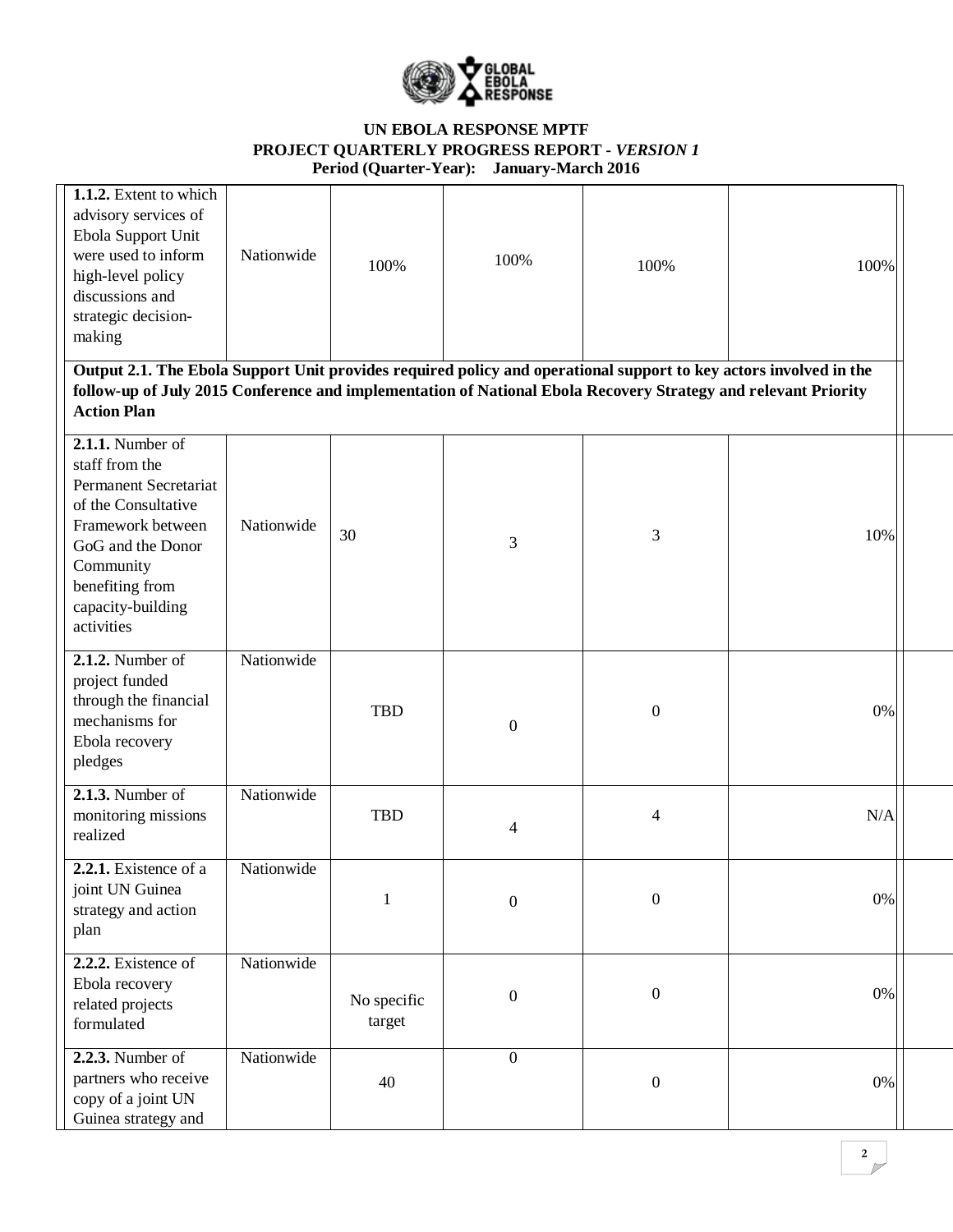

| action plan                                                                                                                                                        |            |                    |                                                                  |                  |                                                                                                                      |  |
|--------------------------------------------------------------------------------------------------------------------------------------------------------------------|------------|--------------------|------------------------------------------------------------------|------------------|----------------------------------------------------------------------------------------------------------------------|--|
| Output 3.2. The ERRT has skilled human resources to ensure a rapid response to future Ebola flare-ups                                                              |            |                    |                                                                  |                  |                                                                                                                      |  |
| 3.2.1. Number of<br>interventions<br>conducted by the<br><b>ERRT</b>                                                                                               | Nationwide | 4                  | $\boldsymbol{0}$                                                 | $\boldsymbol{0}$ | 0%                                                                                                                   |  |
| 4.1.1. Existence of a<br>Post-Ebola Guinea<br>inter-agency<br>contingency plan                                                                                     | Nationwide | 1                  | $\boldsymbol{0}$                                                 | $\boldsymbol{0}$ | 0%                                                                                                                   |  |
| Output 4. 1. Key national actors involved in humanitarian, natural and sanitary crisis prevention and response are<br>capacitated to effectively respond to crises |            |                    |                                                                  |                  |                                                                                                                      |  |
| $4.1.2.$ Number of<br>copies of Post-Ebola<br>Guinea UN inter-<br>agency contingency<br>plan printed and<br>distributed                                            | Nationwide | 100                | $\boldsymbol{0}$                                                 | $\overline{0}$   | 0%                                                                                                                   |  |
|                                                                                                                                                                    |            |                    | <b>EFFECT INDICATORS</b> (if available for the reporting period) |                  |                                                                                                                      |  |
|                                                                                                                                                                    |            |                    | phase 3 and beyond                                               |                  | Outcome 1: The UN Resident Coordinator fully exercises its strategic coordination functions pertaining to Ebola      |  |
| 1.1. Extent to which<br>the ECM functions<br>are transferred to RC                                                                                                 | Nationwide | 100%               | 100%                                                             | 100%             | 100%                                                                                                                 |  |
| 1.2. Number of high<br>strategic coordination<br>meetings convened<br>by RC                                                                                        | Nationwide | 1 per month<br>(3) | 5                                                                | 5                | 166%                                                                                                                 |  |
| 2015 Conference pledges on Ebola recovery                                                                                                                          |            |                    |                                                                  |                  | Outcome 2. An operational mechanism and required capacities are put in place to follow up and capitalize on the July |  |
| 2.1. Existence of a<br>comprehensive<br>mechanism to follow<br>up on the July 2015<br>Conference pledges<br>on Ebola recovery at<br>national level                 | Nationwide | 1                  | $\boldsymbol{0}$                                                 | $\boldsymbol{0}$ | 0%                                                                                                                   |  |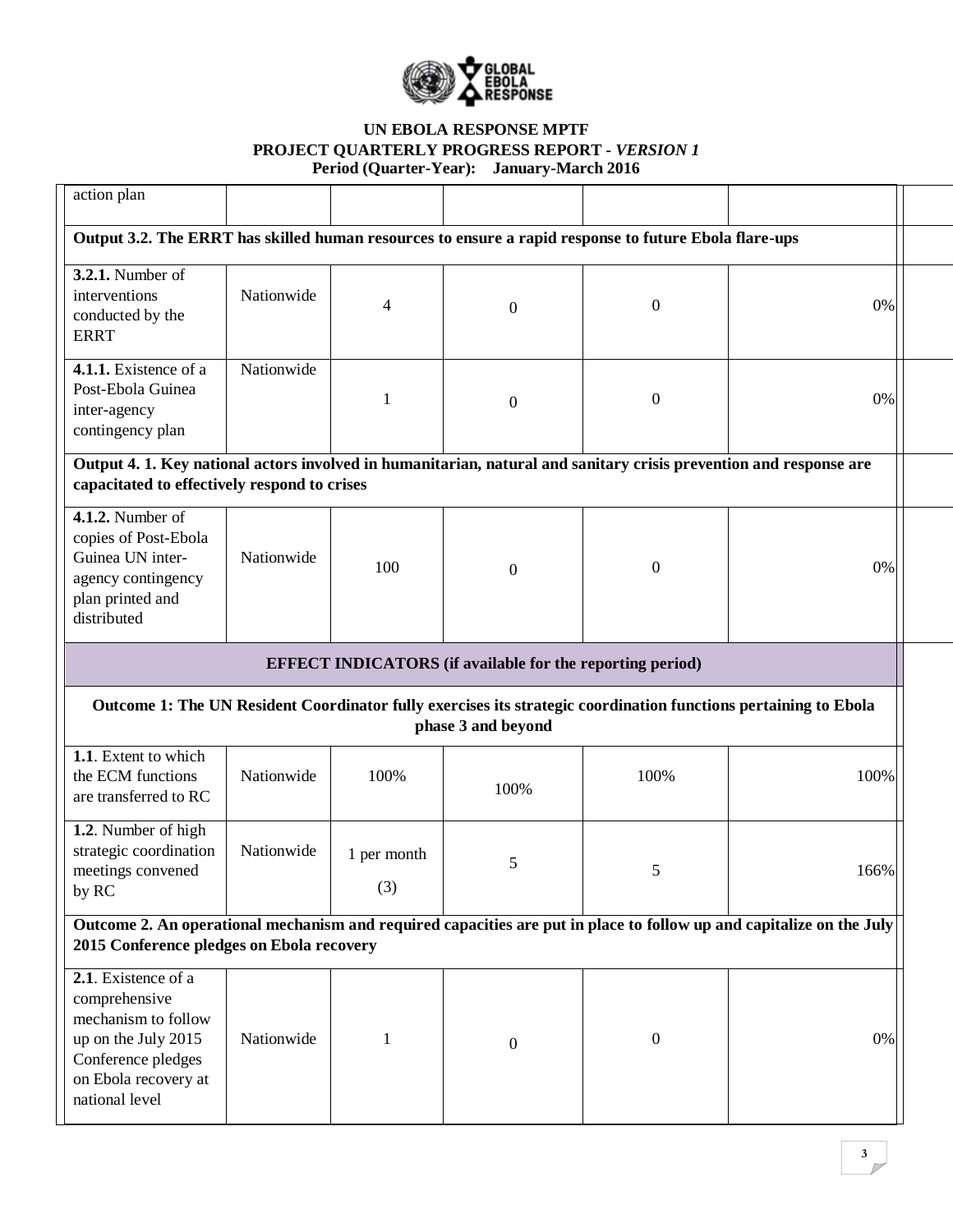

| 2.2. % of July 2015<br>pledges mobilized<br>through the National<br>Ebola Recovery<br><b>Strategy funding</b><br>mechanism           | Nationwide | 75%         | $\boldsymbol{0}$ | $\overline{0}$   | 0%    |
|--------------------------------------------------------------------------------------------------------------------------------------|------------|-------------|------------------|------------------|-------|
| Outcome 3. The national Ebola Rapid Response mechanism is institutionalized and fully operational                                    |            |             |                  |                  |       |
| 3.1. Existence of an<br>institutionalized<br>Ebola Rapid<br><b>Response Team</b><br>(ERRT)                                           | Nationwide | 1           | $\boldsymbol{0}$ | $\boldsymbol{0}$ | 0%    |
| Outcome 4. A coordination mechanism for humanitarian, natural and sanitary crisis prevention and response is<br>operational          |            |             |                  |                  |       |
| 4.1. Existence of a<br>revitalized<br>humanitarian/crisis/di<br>saster management<br>and prevention<br>coordination<br>framework     | Nationwide | 1           | $\boldsymbol{0}$ | $\theta$         | $0\%$ |
| 4.2. Number of<br>meetings held on the<br>humanitarian/crisis/di<br>saster management<br>and prevention<br>coordination<br>framework | Nationwide | 1 per month | $\boldsymbol{0}$ | $\theta$         | 0%    |

### **NARRATIVE**

#### **Situation Update**

The project started operationally in January 2016 by the deployment of required experts to facilitate the transition of ECM functions to RC. After the departure of the ECM, OCHA provided its technical support to the handover and transition process. The RC Office continued to assist the National Ebola Response Cell in the operationalization of the National Ebola Rapid Response Plan while also reinforcing the national entity's operational capacities towards a full ownership of the future management of similar crises.

While the country was preparing to exit the crisis after the declaration on 29 December 2015 by the World Health Organization of the end of human to human transmission of EVD, new cases broke out in Koropara in the prefecture of Nzerekore on 17 March 2016. The RCO increased its strategic support to NERC through the organization of strategic Ebola response team meetings which this time were extended to the group of ambassadors on Ebola matters. The RCO initiated an intensive resource mobilization campaign with donors in order to acquire the needed financial resources to respond to the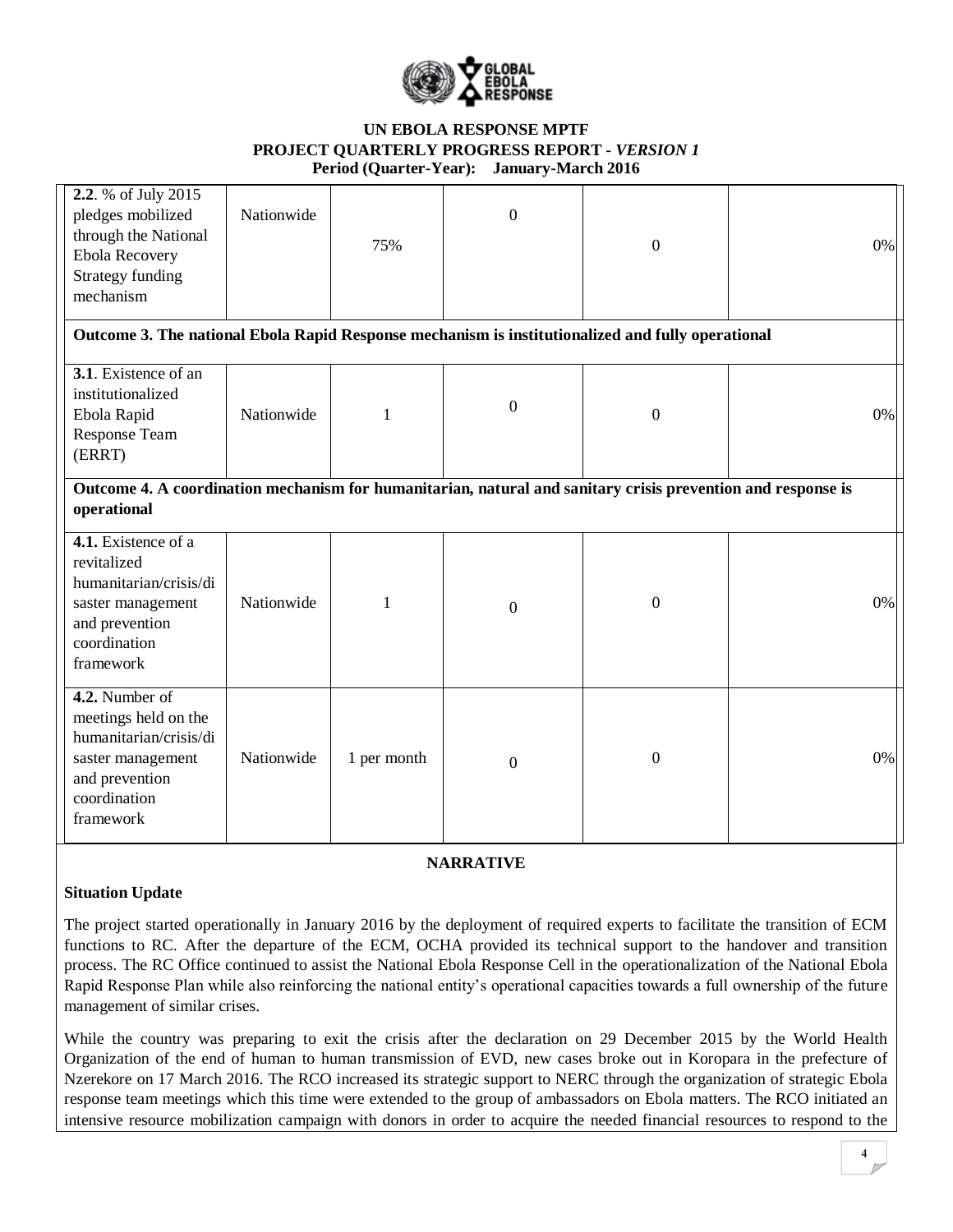

new flare up. Under the RC's leadership, the UNCT doubled its efforts to provide the needed operational support on the ground.

**Key Achievements** (*please use this section to highlight your key achievements for the month, using bullet points if preferred)*

- 5 Ebola Response Team strategic meetings were held and chaired by the RC,
- Continued support was given to the NERC in the management of the Ebola crisis through harmonization of all technical and financial partners,
- One field visit was conducted in the prefecture of Forecariah in early February 2016 to assess the level of preparedness following a flare up in the neighboring Kambia of Sierra Leone. Lessons learned helped in the preparation of the national rapid response plan,
- Facilitation of the international missions by OCHA and UNDP Geneva to assess the national capacities in the disaster risk reduction. The first mission arrived in January 2016 and the coordination of the evaluation exercise with different actors from UNCT, NGOs and GoG continued throughout this reporting period. The goal is to help the Government of Guinea to put in place a National Disaster Risk Prevention and Management Plan,
- Strategic and operational to the NERC and other technical partners in the management of Koropara resurgence in March 2017. Support included resource mobilization with donors ECHO, CERF and MPTF. Three proposals totaling \$10,500,000 were submitted respectively to the above donors.
- RCO facilitated and coordinated field visits in Koropara every week to monitor the progress of the response to the flare up with representatives of diplomatic missions like EU, France, USA and Germany.

**Delays or Deviations** (*if any, briefly describe the delays or changes in focus, approach or targets, and provide a short justification for the change (1-2 paragraphs*)) – No delay so far beside the fact that on the recovery side, the GoG still has to avail bankable projects to present to committed donors in order to get the New York conference pledges materialized. Also the recruitment of key experts to support RCO is not completely done at this time.

**Gender and Environmental Markers** *(Please provide disaggregated data, if applicable)*

| <b>No. of Beneficiaries</b> |                     | <b>Environmental Markers</b>      |
|-----------------------------|---------------------|-----------------------------------|
| Women                       | No preset<br>target | e.g. Medical and Bio Hazard Waste |
| <b>Girls</b>                | No preset<br>target | e.g. Chemical Pollution           |
| Men                         | No preset<br>target |                                   |
| <b>Boys</b>                 | No preset<br>target |                                   |
| <b>Total</b>                |                     |                                   |